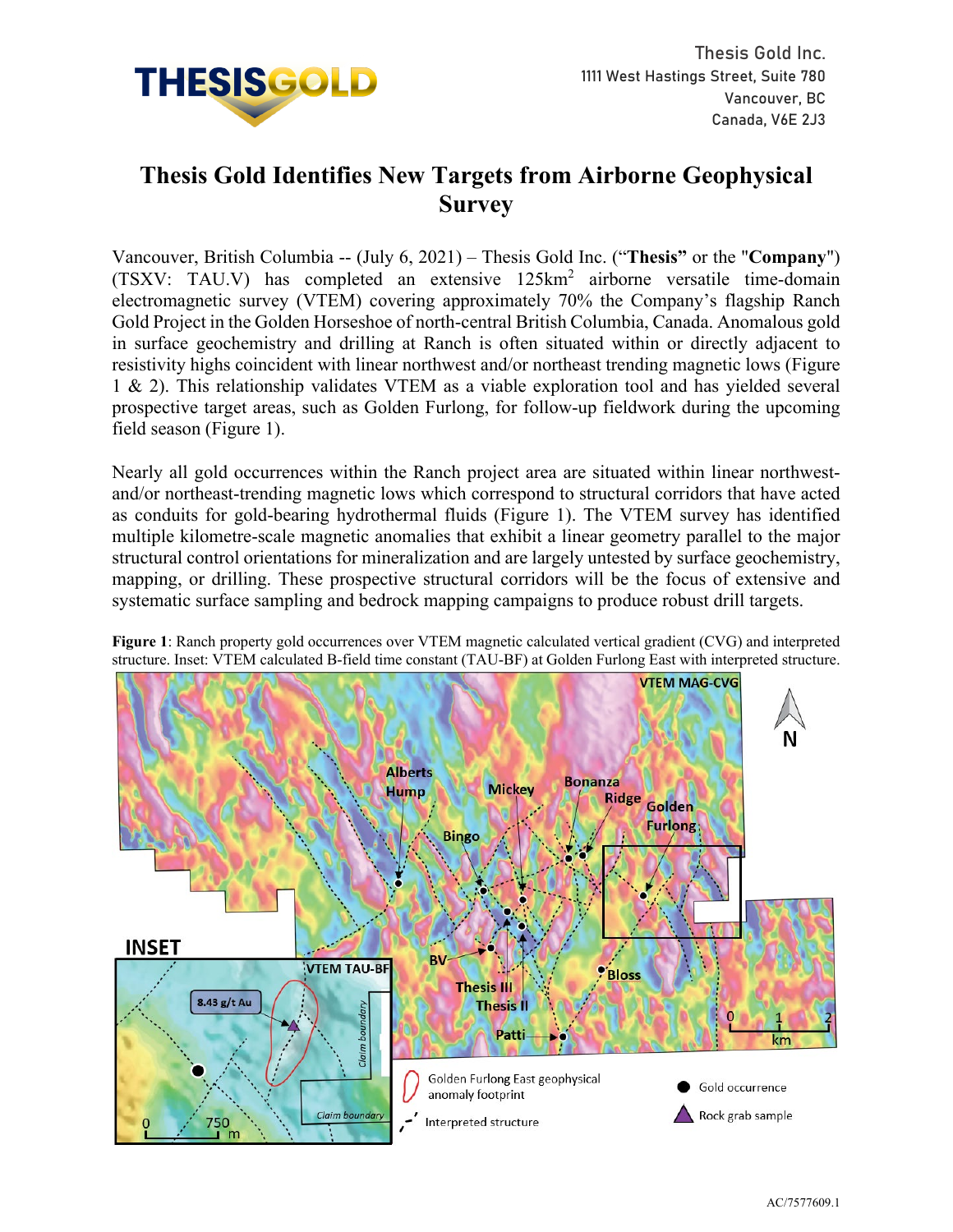

 $-2-$ 

**Figure 2**: a) VTEM magnetic calculated vertical gradient (CVG) at Thesis II, Thesis III and Bingo, b) VTEM calculated B-field time constant (TAU-BF) at Thesis II, Thesis III, and Bingo



Ewan Webster, President and CEO, commented, "VTEM is a proven exploration tool and has delineated several promising targets that merit additional work within the Ranch property. Combined with surface geochemistry, bedrock and alteration mapping, and ground-based geophysics, targets developed using the VTEM dataset are robust and increase our confidence in advancing these targets to the drilling stage and generating positive results."

Golden Furlong is a newly delineated target that will be advanced during the 2021 field season and has a prospective geophysical signature in the VTEM dataset, with coincident high resistivity and low magnetics in a northeast-oriented linear geometry. Elsewhere within the Ranch project area this geophysical response strongly correlates with mineralization. Sparse historical rock grab sampling has yielded up to 8.43 g/t gold at Golden Furlong, and the target has not been systematically soil sampled or mapped.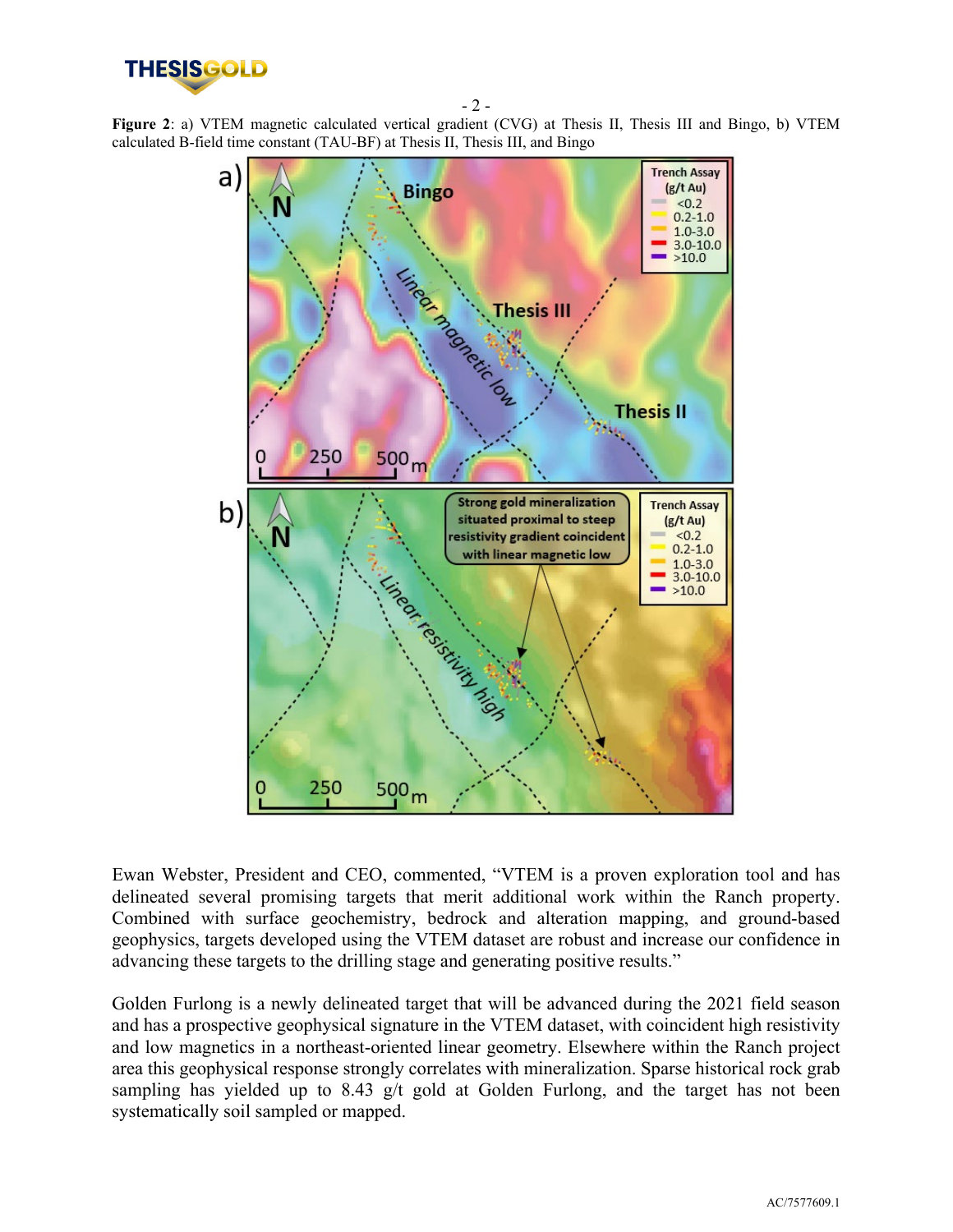

- 3 -

The technical content of this news release has been reviewed and approved by Michael Dufresne, M.Sc, P.Geol., P.Geo., a qualified person as defined by National Instrument 43-101.

On behalf of the Board of Directors **Thesis Gold Inc.**

*"Ewan Webster"*

Ewan Webster Ph.D., P.Geo. President, CEO and Director

## **About Thesis Gold Inc.**

Thesis Gold is a mineral exploration company focused on proving and developing the resource potential of the 17,832-hectare Ranch Gold Project located in the "Golden Horseshoe" area of northern British Columbia, approximately 300 km north of Smithers, B.C. For further details about the Ranch Gold Project, please refer to the Company's current geological Technical Report dated September 18, 2020 available under the Company's profile on SEDAR at www.sedar.com.

**Neither the TSX Venture Exchange nor its Regulation Services Provider (as that term is defined in the policies of the TSX Venture Exchange) accepts responsibility for the adequacy or accuracy of this press release.**

## *Cautionary Statement Regarding Forward-Looking Information*

*This press release contains "forward-looking information" within the meaning of applicable Canadian securities legislation. Forward-looking information includes, without limitation, statements regarding the use of proceeds from the Company's recently completed financings, and the future plans or prospects of the Company. Generally, forward-looking information can be identified by the use of forward-looking terminology such as "plans", "expects" or "does not expect", "is expected", "budget", "scheduled", "estimates", "forecasts", "intends", "anticipates" or "does not anticipate", or "believes", or variations of such words and phrases or state that certain actions, events or results "may", "could", "would", "might" or "will be taken", "occur" or "be achieved". Forward-looking statements are necessarily based upon a number of assumptions that, while considered reasonable by management, are inherently subject to business, market and economic risks, uncertainties and contingencies that may cause actual results, performance or achievements to be materially different from those expressed or implied by forward-looking statements. Although the Company has attempted to identify important factors that could cause actual results to differ materially from those contained in forward-looking information, there may be other factors that cause results not to be as anticipated, estimated or intended. There can be no assurance that such information will prove to be accurate, as actual results and future events could differ materially from those anticipated in such statements. Accordingly, readers should not place undue reliance on forward-looking information. Other factors which could materially affect such forward-looking information are described in the risk factors in the Company's most recent annual management's discussion and analysis which is available on the Company's profile on SEDAR at www.sedar.com. The Company does not undertake to update any forward-looking information, except in accordance with applicable securities laws.*

## **For further information:**